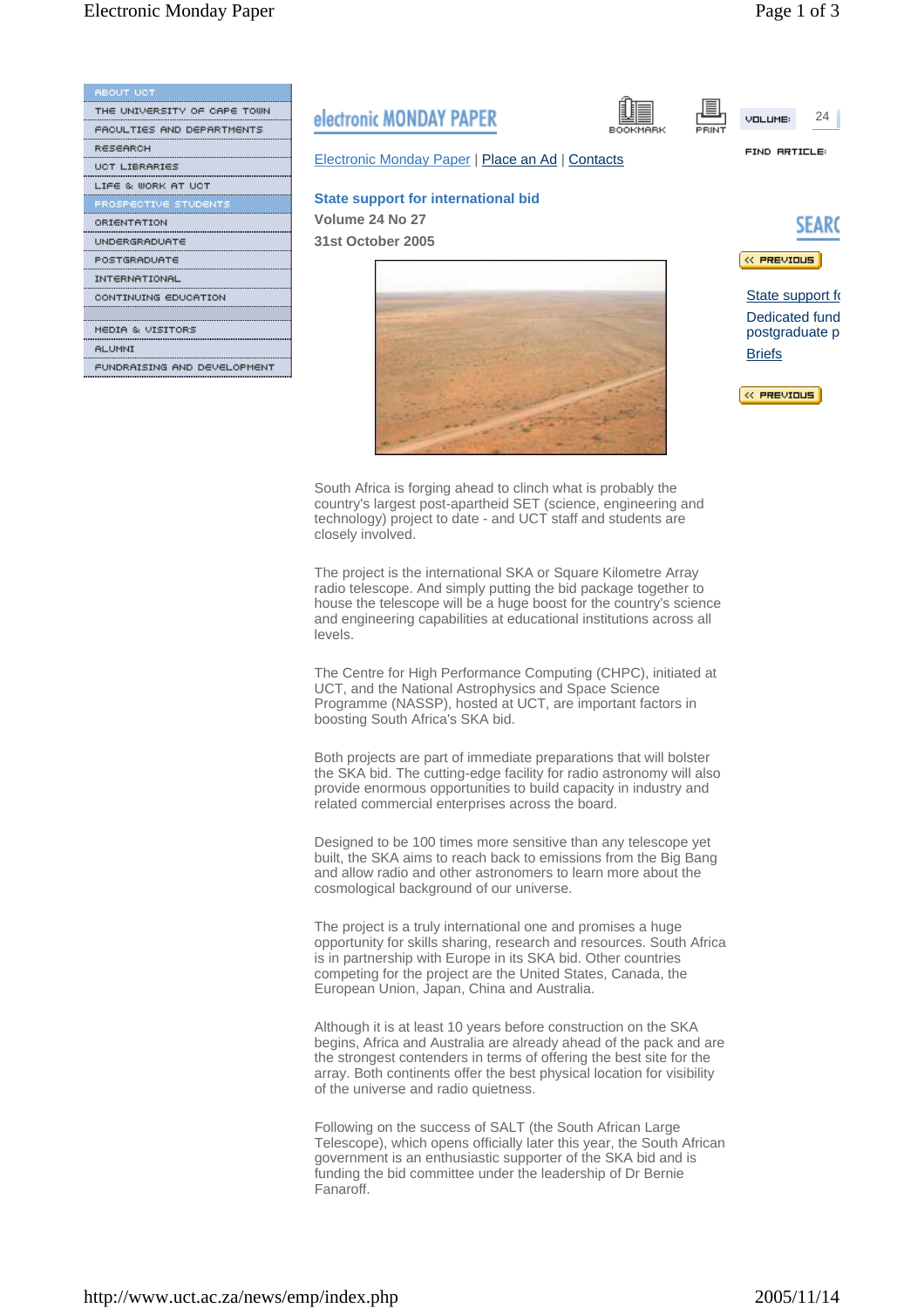The SKA is due for construction only around 2015, but site surveys are already underway in South Africa as well as in South America, Australia and China. Site allocation will take place next year.

Meanwhile, the process of putting together a competitive bid package is well underway, with UCT staff and students already hard at work on preliminary projects.

"Preparing ourselves for the SKA presents a real challenge to our scientific and technological communities," said Professor Mike Inggs of UCT's Faculty of Engineering and the Built Environment, "but there are huge gaps in our capabilities at the moment."

The South African government has authorised the construction of a radio telescope, aiming at contributing to international expertise leading up to the SKA itself. The Karoo Array Telescope (KAT) is a "pathfinder" project that will significantly bolster South Africa's SKA bid by beefing up scientific and technological capabilities in critical areas. It will also provide enormous opportunities for training and research.

Inggs is an advisor for the KAT's systems engineering team and responsible for radio frequency (RF) subsystems.

Others on the KAT team are former UCT staffers Dr Jasper Horrell, who is head of computing and software development, and Dr Alan Langman, who is head of digital signal processing. Thomas Kusel (MSc, UCT) is the system engineer, and UCT graduates on the engineering team are Dr Mattieu de Villiers, Andrew Martens, Etienne Bauermeister and Dr Marc Welz. Research officers involved from the Radar Remote Sensing Group in electrical engineering are Thomas Bennet and Dr Richard Lord.

The KAT will be at least as sensitive as any telescope in the Southern Hemisphere, but with a much faster survey rate. It will have a limited bandwidth (700 to 1 700MHz), but will use the latest digital hardware signal processing to enable a very high survey speed. The system will produce multiple, independent beams to facilitate rapid survey, and the KAT will complement existing SALT and other optical telescope facilities at Sutherland.

In addition, the KAT will be an important complement to the capabilities of the already well-established and respected HartRAO radio astronomy facility at Hartebeesthoek.

HartRAO, an abandoned Deep Space Tracking Station used by NASA in the 1960s and 70s, is an important node in the Very Long Baseline Interferometer experiment that measures continental drift. It is staffed by a small complement of experienced radio astronomers under Professor Justin Jonas of Rhodes University, who is now the chief scientist of the KAT. Professor Gerhard de Jager, recently retired from UCT, was one of the principal academic users of the HartRAO while he was at Rhodes, and supervised Jonas' PhD.

Along with raising interest in radio astronomy, it is hoped that the KAT project will inspire an awareness of SET in schools across South Africa, as well as enhance cooperation at tertiary level.

"We hope to build cooperation between optical and radio astronomy, which are at different ends of the spectrum and offer different perspectives," Inggs commented.

The KAT is on schedule for construction within the next four years.

Each dish antenna of the array will be fed, in turn, by a small array at its focus. A test 4X3 feed array will be ready for testing by the